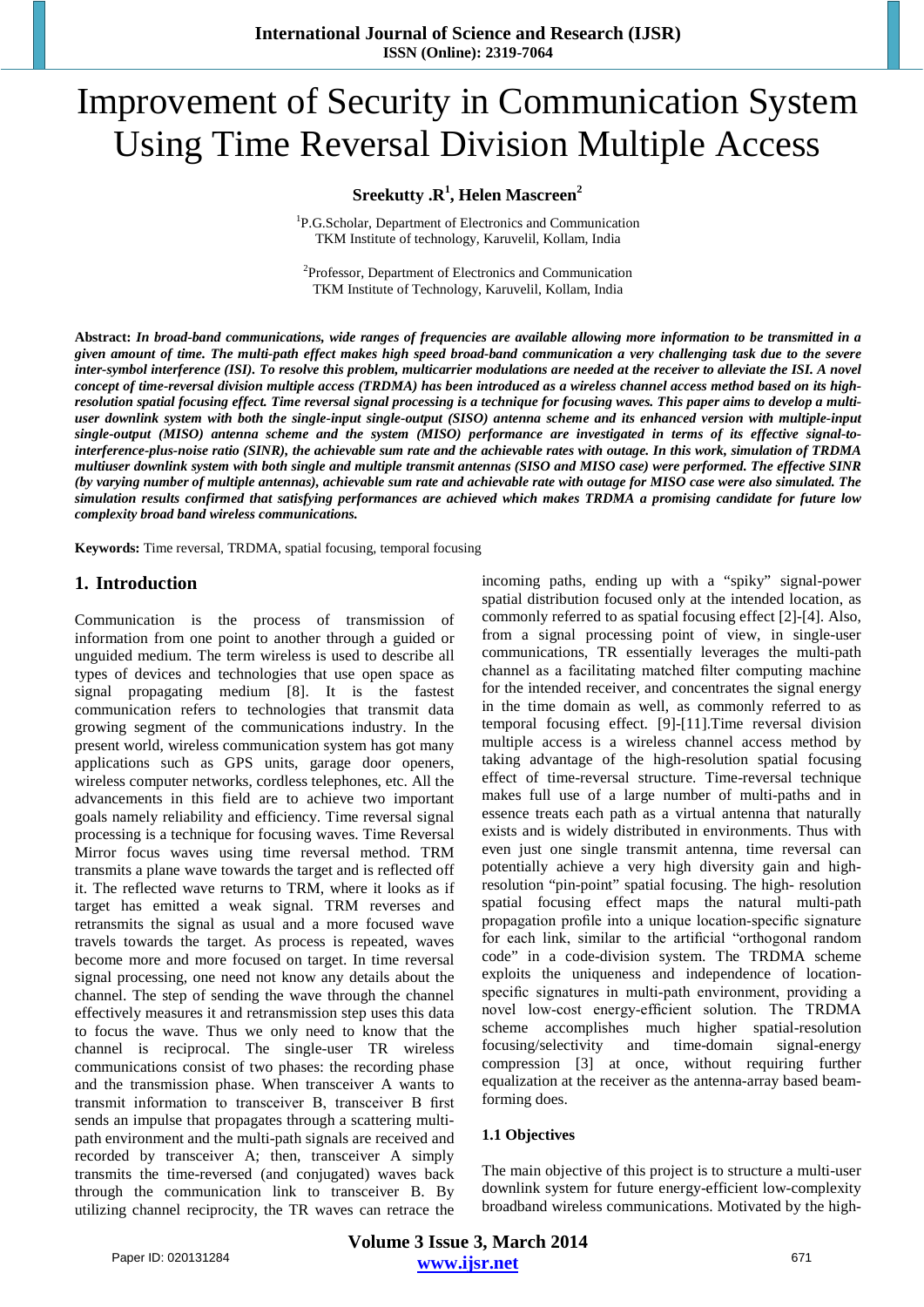resolution spatial focusing potential of the time-reversal structure, several major developments have been proposed structure, several major developments have been proposed<br>and considered in the proposed TRDMA multi-user communication system. Specifically:

- (i) Introduce TRDMA multi-user downlink system with single transmit antennae (SISO case).
- (ii) Introduce TRDMA multi-user downlink system with multiple transmit antennae (MISO case).
- (iii) Evaluate SINR, achievable sum rate and achievable rate with outage for MISO TRDMA system.

#### . **2. Related Works**

Wireless communication is a rapidly growing segment of the communication industry, with the potential to provide high-speed high-quality information exchange between portable devices located anywhere in the world. Potential applications enabled by this technology include multimedia Internet-enabled cell phones highway systems, video teleconferencing and distance learning, and autonomous sensor networks, to name just a few. However, supporting these applications using techniques poses a significant technical challenge. duce TRDMA multi-user downlink system with<br>e transmit antennae (SISO case).<br>duce TRDMA multi-user downlink system with<br>ple transmit antennae (MISO case).<br>ate SINR, achievable sum rate and achievable rate<br>outage for MISO TR vay systems, video teleconferencing and distance ng, and autonomous sensor networks, to name just a However, supporting these applications using wireless

#### **2.1 Wireless Channel Access Methods**

A limited amount of bandwidth is allocated for wireless services. A wireless system is required to accommodate as many users as possible by effectively sharing the limited bandwidth. Therefore in the field of communication, the term multiple access could be defined as a means of allowing multiple users to simultaneously share the finite bandwidth with least possible degradation in the performance of the system. There are several techniques how multiple accessing can be achieved. technical challenge.<br> **Wireless Channel Access Methods**<br>
limited amount of bandwidth is allocated for wireless<br>
vices. A wireless system is required to accommodate as<br>
ny users as possible by effectively sharing the limite field of communication, the ould be defined as a means of to simultaneously share the finite possible degradation in the em. There are several techniques

## **2.2 Frequency Division Multiple Access (FDMA)**

In FDMA, each user is assigned or allocated one or several frequency bands. FDMA is the earliest multiple-access techniques when continuous transmission is required for techniques when continuous transmission is required for analog services. In this technique, each user transmits and receives at different frequencies as each user gets a unique receives at different frequencies as each user gets a unique frequency band as illustrated in figure 2.1. FDMA channels are usually implemented in narrowband systems.



#### **2.3 Time Division Multiple Access (TDMA)**



TDMA permits the users to operate on same frequency. This method schedules the users at different time periods. In most cases the available bandwidth is divided into fewer channels and the users are allotted different time slots during which they can access the entire channel bandwidth at their disposal. This is illustrated in figure 2.2. TDMA provides no interference from other simultaneous transmission and are easily adapted for data transmission and voice communication.

#### **2.3 Code division multiple access (CDMA)**

CDMA is a multiple access technique where several users can send information simultaneously over a common communication channel. This method allows the users to share a band of frequencies; however they are all assigned share a band of frequencies; however they are all assigned separate codes, which differentiate them from each other as shown in figure 2.3. CDMA systems employ a spread spectrum technique in which a signal is transmitted on a larger bandwidth than the frequency of original information.



#### **2.4 Space division multiple access (SDMA)**



**Figure 2.4 2.4:** SDMA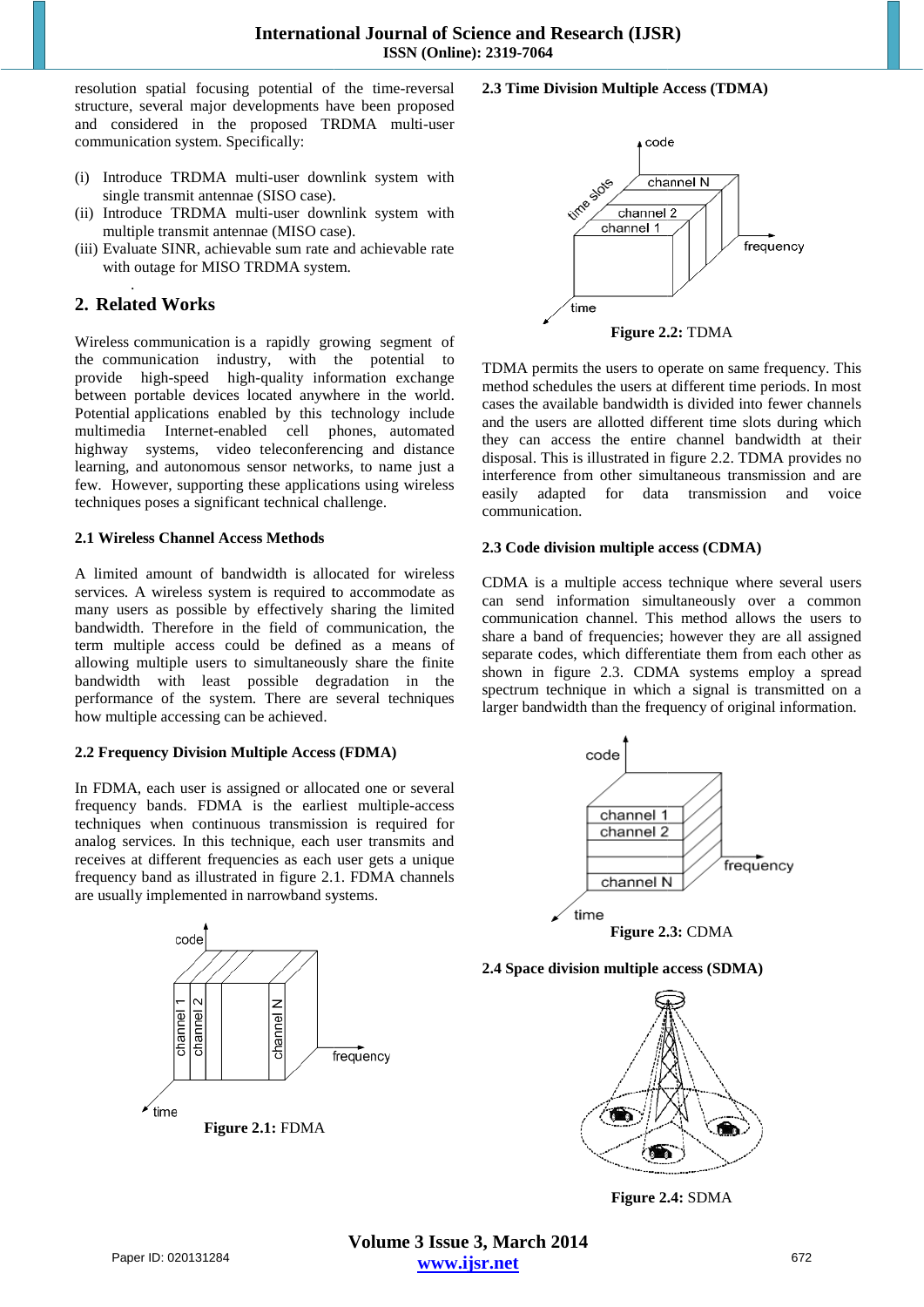SDMA utilizes the spatial separation of the users so as to optimize the use of the frequency spectrum. In SDMA, same frequencies are re-used in different cells in a wireless network. Figure 2.6shows three users served by SDMA using the same frequency channel within the cell. SDMA creates parallel spatial pipes next to the pipes having higher capacity. SDMA provides superior performance and provides no co-channel interference.

## **2.5 Orthogonal frequency division multiple access (OFDMA)**

Orthogonal Frequency-Division Multiple Access is an enhanced or multi-user version of the orthogonal frequency division multiplexing digital modulation scheme. Multiple access is achieved by assigning subsets of subcarriers to individual users. The subcarriers in each OFDM symbol are orthogonal to each other and users are dynamically assigned to subcarriers.

# **3. System Architecture**

The multi-path effect makes high speed broadband communications a very challenging task due to the severe ISI. Earlier access methods do not ensure secure communications. By concentrating energy in both the spatial and temporal domains, TR transmission technique provides a great potential of low-complexity energy-efficient communication**.** The main goal of this work is to structure a multi-user downlink system for future low complexity secure broad band wireless communication.

## **3.1 Block diagram of the system**

Figure 3.1.1 and 3.1.2 provides a block diagram representation for the entire transmission and reception system. Three scenarios are presented: simulation of SISO TRDMA multiuser downlink system, simulation of MISO TRDMA multiuser downlink system and evaluation of SINR (signal to interference plus noise ratio), achievable sum rate and outage rate for MISO case. BER rate performances of both the system are evaluated. Block diagram of SISO TRDMA is shown in figure 3.1.1 and MISO TRDMA is shown in figure 3.1.2.

In this work, a multiuser downlink system over multipath random channel are considered and proposed the concept of TRDMA as a wireless channel access method by taking advantage of the high-resolution spatial focusing effect of time-reversal structure. Time reversal wireless communication has two phases: recording phase and transmission phase [5].

## **3.2 Recording phase**

In the TRDMA multiuser downlink system, there are multiple users receiving statistically independent messages from the BS. TRM shown in the figure.3.1.1 and 3.1.2 is a device that can record and time-reverse the received waveform, which will be used to modulate the time-reversed waveform with input signal by convolving them together in the following transmission phase. During the recoding phase, the multiple intended user's first take turns to transmit an impulse signal to the base station. Meanwhile, the TRMs at the BS record the channel response of each link and store the time-reversed and conjugated version of each channel response for the transmission phase. The waveform recorded by the TRM reflects the true channel impulse response [1].

## **3.3 Transmission Phase**

After the channel recording phase, the system starts its transmission phase. In the transmission phase, the input sequences are fed into the TRM and convolved with CIR. The outputs of TRM bank are added together, and then the combined signals are transmitted into wireless channels. TRM provides a mechanism of embedding the unique location-specific signature associated with each communication link into the transmitted signal for the intended user. The signal received at user is the convolution of transmitted signal and channel impulse response. The receiver simply performs a one-tap gain adjustment to the received signal to recover the signal. To maintain low complexity at receivers, we consider a MISO case where the transmitting BS is equipped with multiple antennas together with multiple single-antenna users. For the MISO TRDMA scheme, each antenna at the BS plays a role similar to the single-antenna BS in the basic scheme. The block diagram of MISO TRDMA system is shown in the figure.3.1.2

## **3.4 Time Reversal mirror**

Time Reversal Signal Processing is a technique for focusing waves. A Time Reversal Mirror is a device that can focus waves using the time reversal method [4] [10]. The TRM transmits a plane wave which travels toward the target and is reflected off it. The reflected wave returns to the TRM, where it looks as if the target has emitted a (weak) signal. The TRM reverses and retransmits the signal as usual, and a more focused wave travels toward the target. As the process is repeated, the waves become more and more focused on the target.

An attractive aspect of time reversal signal processing is the fact that it makes use of multipath propagation. Many wireless communication systems must compensate and correct for multipath effects. Time reversal techniques use multipath to their advantage by using the energy from all paths.

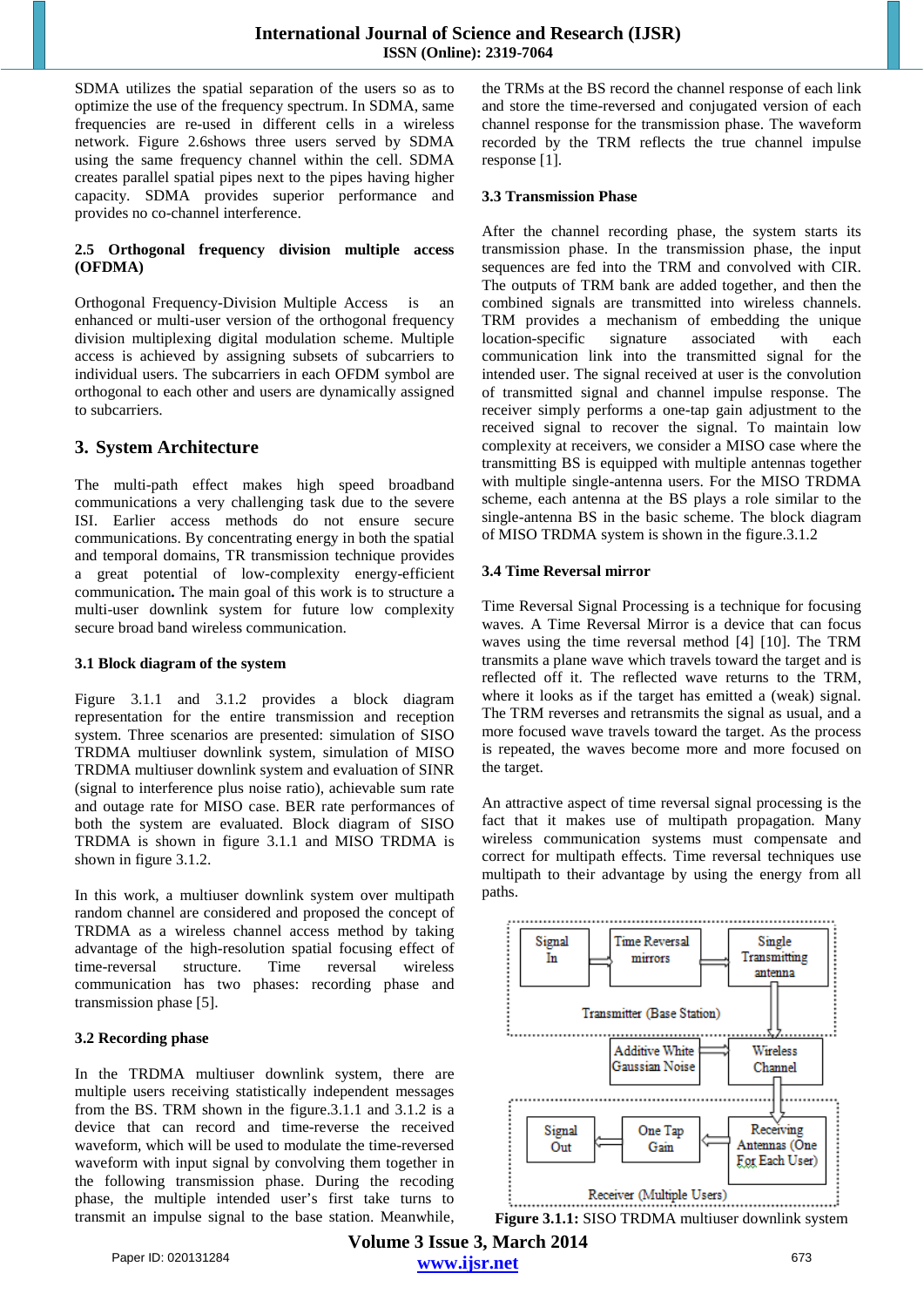

Figure 3.1.2: MISO TRDMA multiuser downlink system

#### 3.5 Effective SINR

In this part, the effective SINR [6] at each user in this multiuser network are investigated. The average effective SINR at user i can be defined as the ratio of the average signal power to the average interference-and-noise power, *i.e.* 

$$
SINR(i) = \frac{E[P_{SIG}(i)]}{E[P_{ISI}(i)] + E[P_{IUI}(i)] + \sigma^2}
$$
(3.1)

where;  $P_{\text{SIG}}(i) = \left| \sum_{m=1}^{M_T} (h_i^m * g_i^m) [L] \right|^2$  is the signal power

 $P_{ISI}(i) = \sum_{l=0}^{(2L-2)/D} \left| \sum_{m=1}^{M_T} (h_i^m * g_i^m) [D] \right|^2$  is associated with inter-symbolinterference the power

 $P_{\text{IUI}}(i) = \sum_{j=1}^{N} \sum_{l=0}^{(2L-2)/D} \left| \sum_{m=1}^{M_T} (h_i^m * g_j^m) [D] \right|^2$  is the power  $j \neq i$ 

associated with inter-user interference

 $\sigma^2$  = background noise  $D$  = rate back off factor (ratio of sampling rate to baud rate)  $L =$ length of the channel  $h_i^m$  =time reversed channel impulse response  $g_i^m$  = signal transmitted

#### 3.6 Achievable Sum Rate

The transmission rate or achievable sum rate measures the total amount of information that can be effectively delivered during transmission. The achievable sum rate for N users is a good reference of the long-term performance and can be calculated by;

$$
R = \frac{\eta}{D} \sum_{i=1}^{N} \log(1 + \text{SINR}(i))
$$
 (3.2)

Where  $\eta$  = discount factor that describes the portion of transmission phase.

#### 3.7 Achievable Rate with Outage

The concept of outage rate [3] [7], allows bits sent over random channels to be decoded with some probability of errors namely the outage probability. If the achievable rate of user i, as a random variable, is less than the given transmission rate R, the system is said to be at outage. Outage probability can be calculated as;

$$
P_{\text{out}} = P_{\text{r}} \left\{ \frac{1}{N \ast D} \sum_{i=1}^{N} \log(1 + \text{SINR}(i)) < R \right\} \tag{3.3}
$$

where  $P_{out}$  = outage probability  $N =$  number of users

## **4. Simulation Tools**

MATLAB (matrix laboratory) is a numerical computing environment and fourth-generation programming language. Developed by Math Works, MATLAB allows matrix

| <b>Table 4.1:</b> Simulation parameters |                      |
|-----------------------------------------|----------------------|
| Modulation                              | <b>BPSK</b>          |
| No: of Transmitting antennas            | 2.6                  |
| No: of Receiving antennas               | 1 for each user      |
| Data length                             | 400                  |
| Transmission modes                      | Spatial Multiplexing |

manipulations, plotting of functions and data, implementation of algorithms, creation of user interfaces, and interfacing with programs written in other languages, including  $C, C++, Java, and Fortran. In this$ project, MATLAB R2011a version is used.

## **5. Results and Discussion**

As a part of this project, the bit error rate performance of TRDMA multiuser downlink system with both single and multiple transmit antennas was simulated. Also the effective SINR, achievable sum rate and outage rate for MISO case was also simulated.

#### 5.1 Bit error rate for SISO case



Figure 5.1 shows that the BER of data with time reversal is less than the data without time reversal.

Paper ID: 020131284

Volume 3 Issue 3, March 2014 www.ijsr.net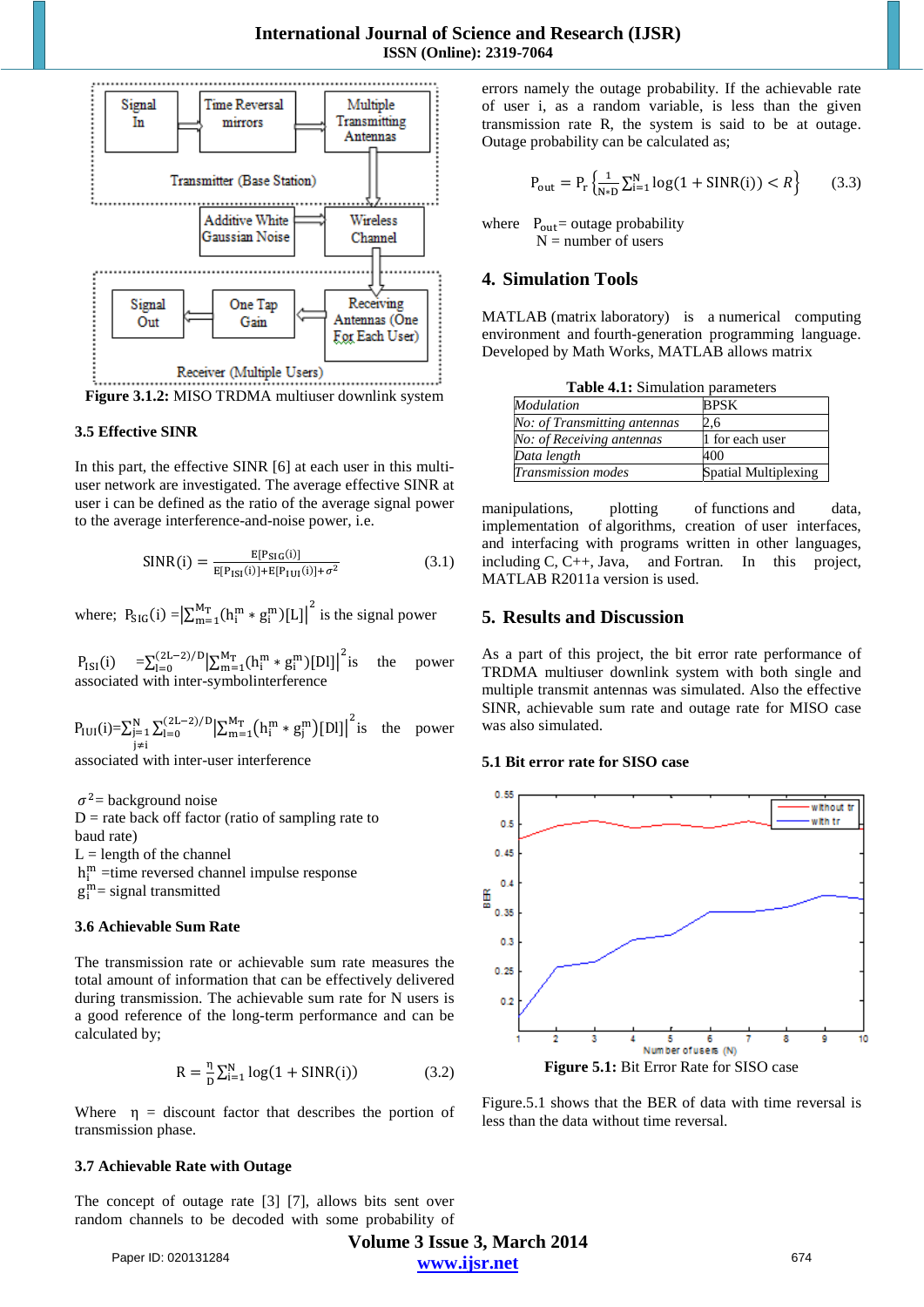



Figure 5.2 shows that the BER of data with time reversal is less than the data without time reversal.



**5.3 SINR vs. SNR for MISO case (MT as a parameter)** 

**Figure 5.3:** SINR vs. SNR with MT (number of multiple antennas) as parameter

As MT (number of multiple antennas) increases, SINR also increases, since signal strength increases with increase in number of antennas.

#### **5.4 Achievable sum rate for MISO**



Figure 5.4 shows Achievable sum rate vs. SNR for MISO case keeping number of transmitting antennas a constant and varying the number of users (N). As the number of users increases, achievable sum rate increases.

#### **5.5 Outage rate for MISO**



Figure.5.5 shows Outage probability vs. transmission rate. A larger N reduces the individual achievable rate with same outage probability due to severe inter-user interference. A larger D also results in reduced individual achievable rate of the user as it lowers the symbol rate of the transmitter.

## **6. Conclusion**

TRDMA is a wireless channel access method by taking advantage of the high-resolution spatial focusing effect of time-reversal structure. TR signal transmission technique can provide a great potential of low-complexity energyefficient communications, which can make full use of the nature of multi-path environments. In this work, simulation of TRDMA multiuser downlink system with both single and multiple transmit antennas (SISO and MISO case) was performed. The effective SINR, achievable sum rate and achievable rate with outage probability for MISO case was also simulated. The simulation results confirm that the BER performance of time reversed data is less than the data without time reversal, the effective SINR increases with increase in number of multiple antennas and achievable sum rate increases with number of users. The simulation results also confirmed that the probability of a system that moves to outage occurs rapidly with increase in number of users and rate back-off factor.

## **References**

- [1] Feng Han, Yu-Han Yang, Beibei Wang, Yongle Wu and K. J. Ray Liu, "Time Reversal Division Multiple Access over Multi Path Channels," *IEEE Transactions on communications*, vol. 60, no. 7 July 2012.
- [2] B. Wang, Y. Wu, F. Han, Y. H. Yang, and K. J. R. Liu"Green wireless communications: a time-reversal Paradigm," *IEEE J. Sel. Areas Commun*. vol. 29, no. 8, pp. 1698–1710, Sep. 2011.
- [3] H. Nguyen, Z. Zhao, F. Zheng, and T. Kaiser, "Preequalizer design for spatial multiplexing SIMO UWB